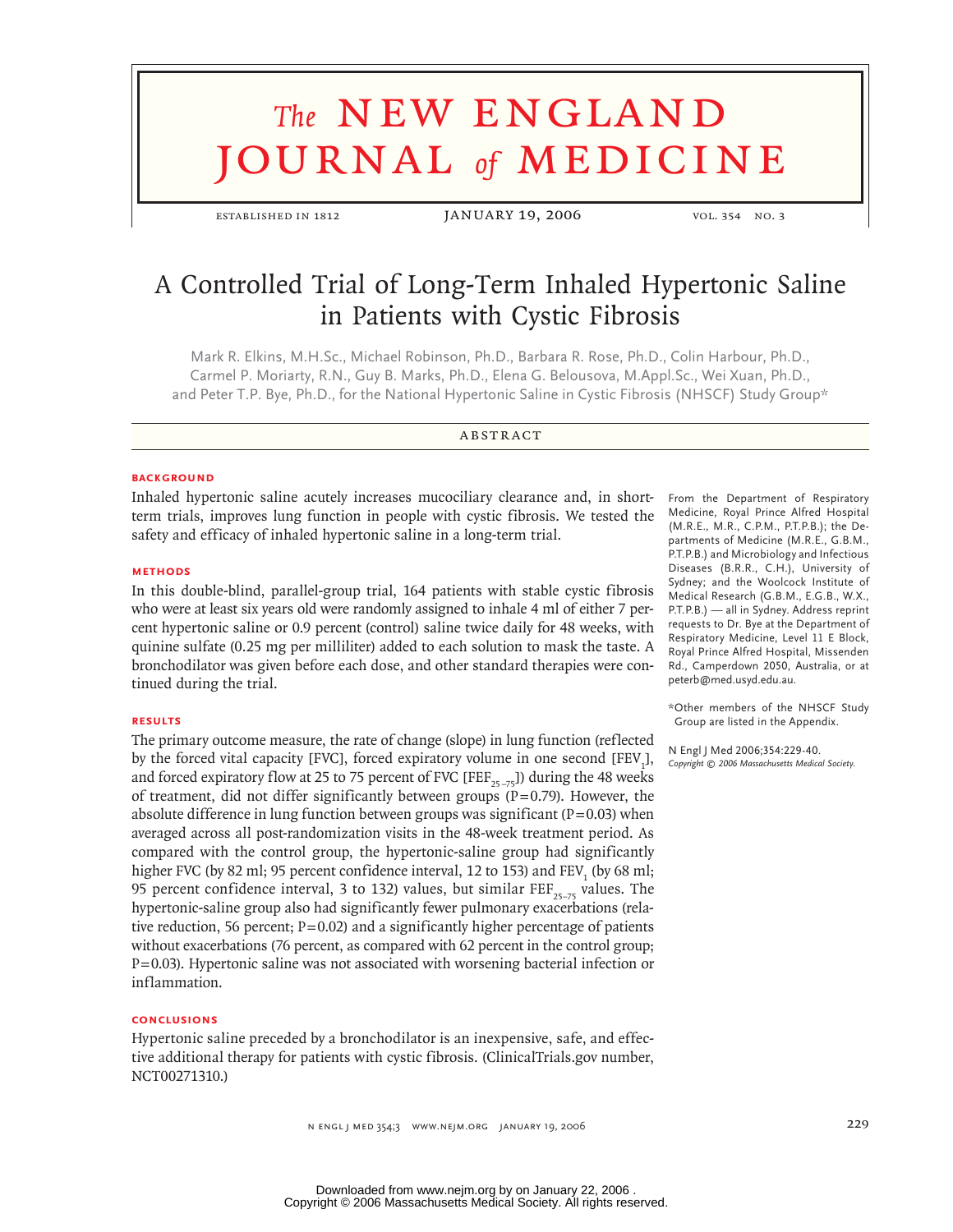UTATIONS IN THE CYSTIC FIBROSIS gene result in abnormal ion transport across the respiratory epithelium.1,2 In the absence of functional cystic fibrosis transmembrane conductance regulator protein, there is defective chloride secretion and excessive sodium absorption. Among the theories linking this genetic defect to lung disease in patients with cystic fibrosis is the isotonic volume-depletion hypothesis. It proposes that excessive absorption of salt from the airway lumen of patients with cystic fibrosis carries water with it, dehydrating airway mucous secretions and depleting the volume of liquid on the airway surface. These changes disrupt the mucociliary mechanism, with retained mucus becoming the nidus for chronic infection.<sup>3</sup> According to this hypothesis, the administration of hypertonic saline could be beneficial in patients with cystic fibrosis.

Experimental data suggest that a long-term clinical trial evaluating the safety and efficacy of hypertonic saline as a treatment for cystic fibrosis is warranted. For example, short-term administration of hypertonic saline is reported to improve the rheologic properties and transportability of sputum, $4,5$  hydration of the airway surface, $6$ and mucociliary clearance and lung function in patients with cystic fibrosis.<sup>7-10</sup> Therefore, we designed a study to test the effect of long-term inhalation of hypertonic saline in patients with cystic fibrosis. The primary aim was to determine the effect of hypertonic saline on the linear rate of change in lung function. Secondary outcome measures included the level of lung function during treatment, the incidence of pulmonary exacerbations, the time free of pulmonary exacerbations, antibiotic use, the number of days on which patients could not participate in their usual activities, results of quantitative microbiologic analyses, the quality of life, and the body-mass index (the weight in kilograms divided by the square of the height in meters).

# METHODS

A parallel-group, randomized, controlled trial was conducted over a 48-week period. The ethics committee at each participating center approved the study. Each participant, or the legal guardian if the patient was younger than 18 years of age, provided written informed consent. The trial was designed and executed by the academic investigators. Pfizer Pharmaceuticals provided hypertonic saline and normal saline but otherwise did not participate in the design and conduct of the study; in the collection, analysis, or interpretation of the data; or in the writing or review of the manuscript.

## **settings and participants**

Patients in clinically stable condition with a confirmed diagnosis of cystic fibrosis who were at least six years old were recruited from 16 adult or pediatric hospitals in Australia. Pregnant or breast-feeding women, persons colonized with *Burkholderia cepacia,* and cigarette smokers were excluded, as were those who had used hypertonic saline or non-routine antibiotics in the previous 14 days. The forced expiratory volume in one second (FEV<sub>1</sub>), measured at screening, had to be within 10 percent of the best value obtained during the previous six months and at least 40 percent of the predicted value<sup>11,12</sup> for height, age, and sex. The study was conducted between September 2000 and November 2003.

#### **randomization**

At a screening visit, demographic characteristics, spirometric values, and clinical data were recorded; sputum samples were collected; and patients filled out a questionnaire regarding their quality of life. Eligible participants returned for a baseline visit within seven days. In the interim, participants were assigned to a treatment group by means of a concealed, computer-generated randomization performed by a person not otherwise involved in the study. A minimization algorithm was used to balance the two groups with respect to age, FEV<sub>1</sub>, presence or absence of long-term treatment with recombinant human deoxyribonuclease (rhDNase), use or nonuse of physiotherapy, and study center.<sup>13</sup> Participants, their clinicians, the research assistants, and the trial coordinator remained unaware of the treatment assignments throughout the study.

#### **interventions**

Participants received 4-ml ampules of either 7 percent saline (the hypertonic-saline group) or 0.9 percent saline (the control group) (solutions were prepared by Pfizer); quinine sulfate (0.25 mg per milliliter) was added as a taste-masking agent. Solutions were nebulized with a Pari LC PLUS jet nebulizer and a Pari Proneb Turbo compressor. A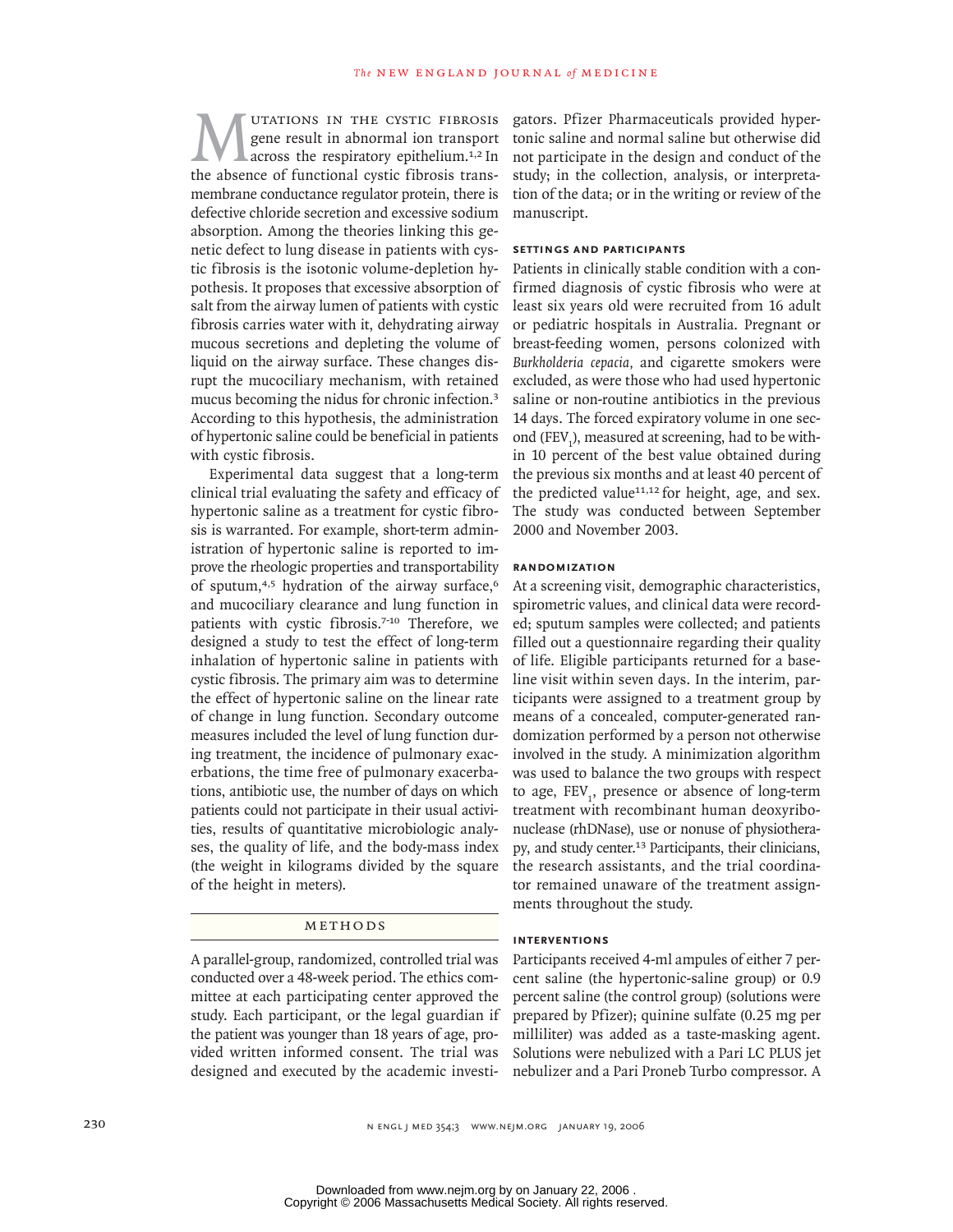bronchodilator was administered before each inhalation of the study solution. All other standard care was maintained throughout the trial.

At the baseline visit, spirometry and pulse oximetry were performed and participants then inhaled their usual bronchodilator or, for those who did not routinely use one, took two 100-μg puffs of albuterol (Ventolin) delivered by a metered-dose inhaler and Volumatic spacer (Allen & Hanburys). After 15 minutes, spirometry was repeated. Participants then inhaled the assigned study solution. Participants whose oxyhemoglobin saturation exceeded 90 percent and whose FEV<sub>1</sub> exceeded 85 percent of its prebronchodilator value after 15 to 30 minutes were eligible to proceed in the trial.

# **assessment of trial outcomes**

Monitoring visits were scheduled at 4, 12, 24, and 36 weeks, and two visits were scheduled within 7 days of each other at 48 weeks. At each visit, participants filled out questionnaires regarding their quality of life, spirometry and a clinical assessment were performed, and sputum was collected. At all visits, a sputum sample was sent to the local laboratory for routine qualitative microbiologic analysis. A second sputum sample was collected at screening, baseline, and 4, 24, and 48 weeks and shipped on ice to a central laboratory for quantitative microbiologic analysis. Samples were handled according to protocols established for the North American Cystic Fibrosis Therapeutics Development Network Core Laboratory.<sup>14</sup> Organisms were identified with the use of standard microbiologic techniques, including the API 20 NE system (BioMerieux Vitek). Quantification of pathogens was performed with the use of the modifications of Wong et al.<sup>15</sup>

Two definitions of a pulmonary exacerbation were used. The first<sup>16</sup> was the clinical need for the intravenous administration of antibiotics, as indicated by the presence of 4 of 12 possible signs or symptoms: a change in sputum volume or color; new or increased hemoptysis; increased cough; increased dyspnea; malaise, fatigue, or lethargy; a temperature above 38°C; anorexia or weight loss; sinus pain or tenderness; a change in sinus discharge; a change in findings on physical examination of the chest; a decrease in pulmonary function by 10 percent or more from a previously recorded value; or radiographic changes indicative of pulmonary infection. The time-by-treatment-group interaction term from

second definition consisted of the presence of any 4 of the 12 signs and symptoms, regardless of whether any treatment was given. Participants completed a weekly diary card with detailed information regarding changes in symptoms and reported any unscheduled visits to a physician.

Antibiotic use was at the discretion of the attending physician in accordance with current practice, including the regular use of inhaled and oral antibiotics on an outpatient basis. There were no protocol-defined treatment or hospitalization rules for pulmonary exacerbations.

When a sufficient volume of sputum was available after quantitative microbiologic analysis, inflammatory and antiinflammatory cytokines were measured to assess the effect of hypertonic saline on airway inflammation. Sputum samples were liquified and homogenized according to the methods of Wolter et al.<sup>17</sup> and then frozen for batch processing. Enzyme-linked immunosorbent assay kits were used with automated standard laboratory methods to measure interleukin-6, interleukin-8, interleukin-10, and tumor necrosis factor α (TNF-α).

The quality of life was measured with the use of a general health-related tool, the Medical Outcomes Study 36-item Short-Form General Health Survey (SF-36).<sup>18</sup> The SF-36 consists of 36 items, 35 of which are aggregated to evaluate eight dimensions of health: physical function, pain, general and mental health, vitality, social function, and physical and emotional health. Scores on each subscale range from 0 to 10, and the summary scores range from 0 to 100, with higher scores indicating better health. The quality of life was also measured with the use of a questionnaire specific to cystic fibrosis: the Cystic Fibrosis Questionnaire for Adults and for Parents.<sup>19</sup> Each instrument yields a score of 0 to 100, with higher numbers indicating better function for a number of quality-of-life domains related to health.

# **statistical analysis**

Data were analyzed according to the intentionto-treat priniciple. The primary outcome measure — the linear rate of change in lung function from baseline — was assessed with the use of values obtained 0, 4, 12, 24, 36, and 48 weeks after randomization. The effect of the intervention was tested and estimated with the use of the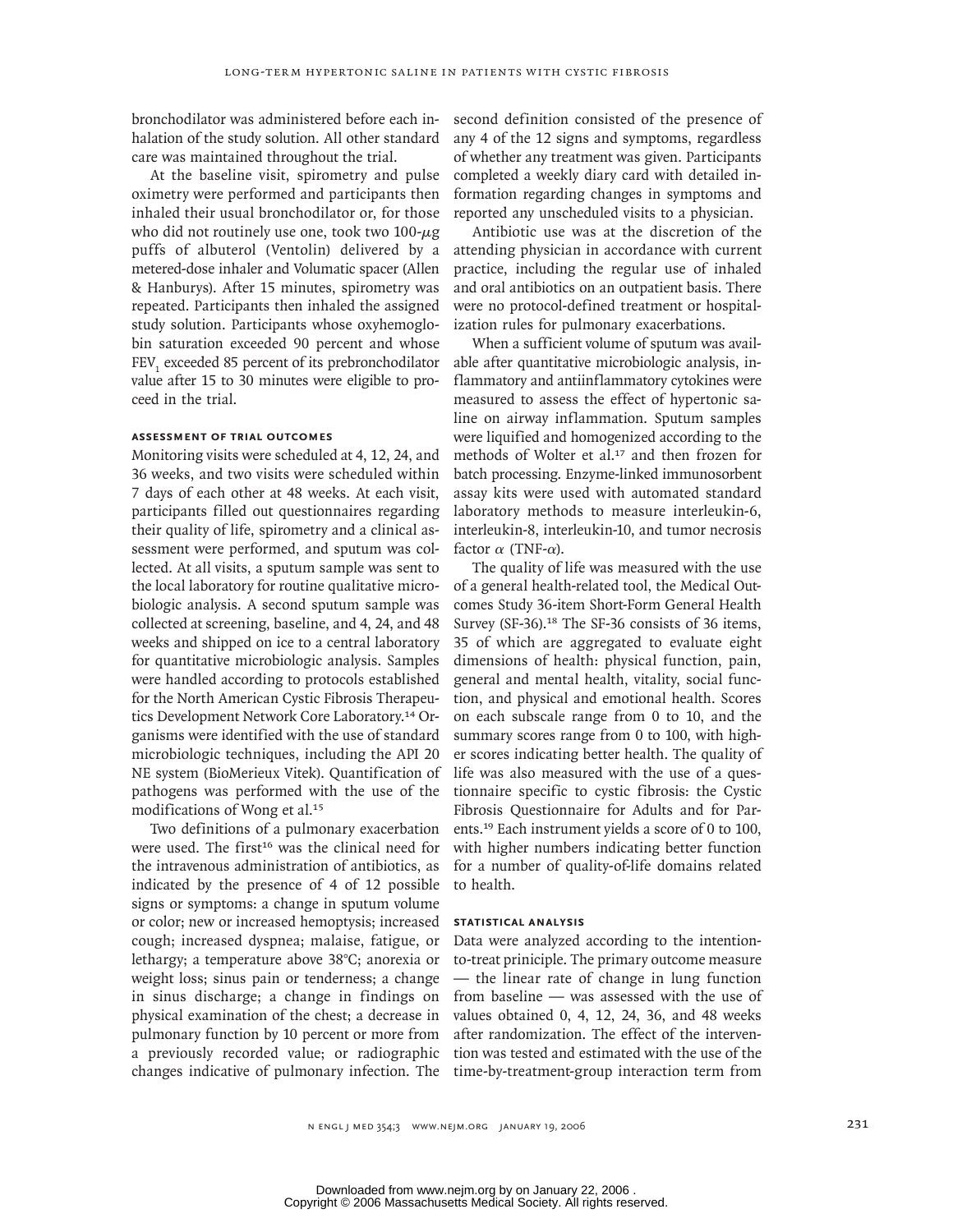a mixed-effects model,<sup>20</sup> which included age, sex, and height as covariates. Participants were treated as a random effect, and all other effects were fixed. As a secondary analysis, the absolute difference in lung function during the treatment period was compared between groups with the use of the treatment-effect term from the mixedeffects model including the same covariates plus baseline lung function. Values obtained before the administration of a bronchodilator were used for spirometric outcomes. P values of less than 0.05 were considered to indicate statistical significance. To reduce the risk of a type I error related to multiple comparisons, we used the multivariate mixed-effects model with the three measurements of lung function (FEV<sub>1</sub>, forced vital capacity [FVC], and forced expiratory flow at 25 to 75 percent of FVC [FEF<sub>75–75</sub>]) included simultaneously as dependent variables and reported a single P value derived by this analysis. For the analysis of the linear rate of change in lung function, in which follow-up time was treated as a continuous variable, we assumed that the model had a compound-symmetry variance– covariance structure. For the analysis of the level of lung function, the variance–covariance structure was defined by the Kronecker product,<sup>21</sup> which assumes an autoregressive correlation structure between follow-up visits and an unstructured correlation matrix across the three measurements of lung function.

Other secondary outcomes, including the quality of life, results of quantitative microbiologic analyses, and cytokine concentrations, were also assessed with the use of a mixed-effects model. Data across all measurement points, with adjustment for baseline values as a covariate, were used. The mean of the screening-day values and baseline values was used as the baseline.

The number of exacerbations and other events during treatment was compared between groups with the use of the Wilcoxon rank-sum test, and the interval in which participants remained free of exacerbations was compared with the use of Cox proportional-hazards regression. The number of events, such as hospitalizations or exacerbations, was adjusted for time spent in the study by multiplying the observed number of events by 336, which was the total number of days of study participation possible, divided by the number of days that the patient actually participated in the study. The rates of acquisitions of organisms in the hypertonic-saline and control groups were compared with the use of the chi-square test or, in cases in which subgroups were small, Fisher's exact test. No adjustments for multiplicity were made across secondary outcomes, with nominal P values being reported. Interaction terms were used to conduct prespecified tests for differences in treatment-group effects according to age group, the  $\text{FEV}_1$  at baseline, the use or nonuse of rhDNase, and the use or nonuse of physiotherapy.

We calculated that 164 participants would be required to give the study a statistical power of 80 percent to detect a change from baseline in  $FEV<sub>1</sub>$  equal to 10 percent of the predicted value between the hypertonic-saline and control groups at the 5 percent level. This estimation was based on published estimates of the standard deviation of the change in  $FEV_1$  from baseline expressed as a percentage of the predicted value (19 percent)<sup>22</sup> and the attrition rate  $(30 \text{ percent})^{23}$  in similar trials.

# **RESULTS**

Between September 2000 and December 2002, 164 patients underwent randomization (Fig. 1). The baseline characteristics of the patients are shown in Table 1; domain scores reflecting the quality of life are shown in Table 4 of the Supplementary Appendix (available with the full text of this article at www.nejm.org).

After the administration of a bronchodilator for tolerance testing, both groups had a mean improvement in the FEV<sub>1</sub> of 60 ml. After the subsequent inhalation of the assigned solution, the  $FEV<sub>1</sub>$  fell by a mean of 94 ml in the hypertonicsaline group and 16 ml in the control group (see Fig. 5 in the Supplementary Appendix). Two participants had a decrease in their  $FEV<sub>1</sub>$  of more than 15 percent after the inhalation of hypertonic saline. However, on retesting, both subsequently passed the test and began taking the trial solution.

Inspection of the data showed that the FVC and  $FEV<sub>1</sub>$  appeared to increase during the first four weeks of treatment with hypertonic saline but remained essentially unchanged in the control group (Fig. 2). Thereafter, lung function plateaued in the hypertonic-saline group, and a difference in lung function favoring hypertonic saline persisted at all subsequent times. The test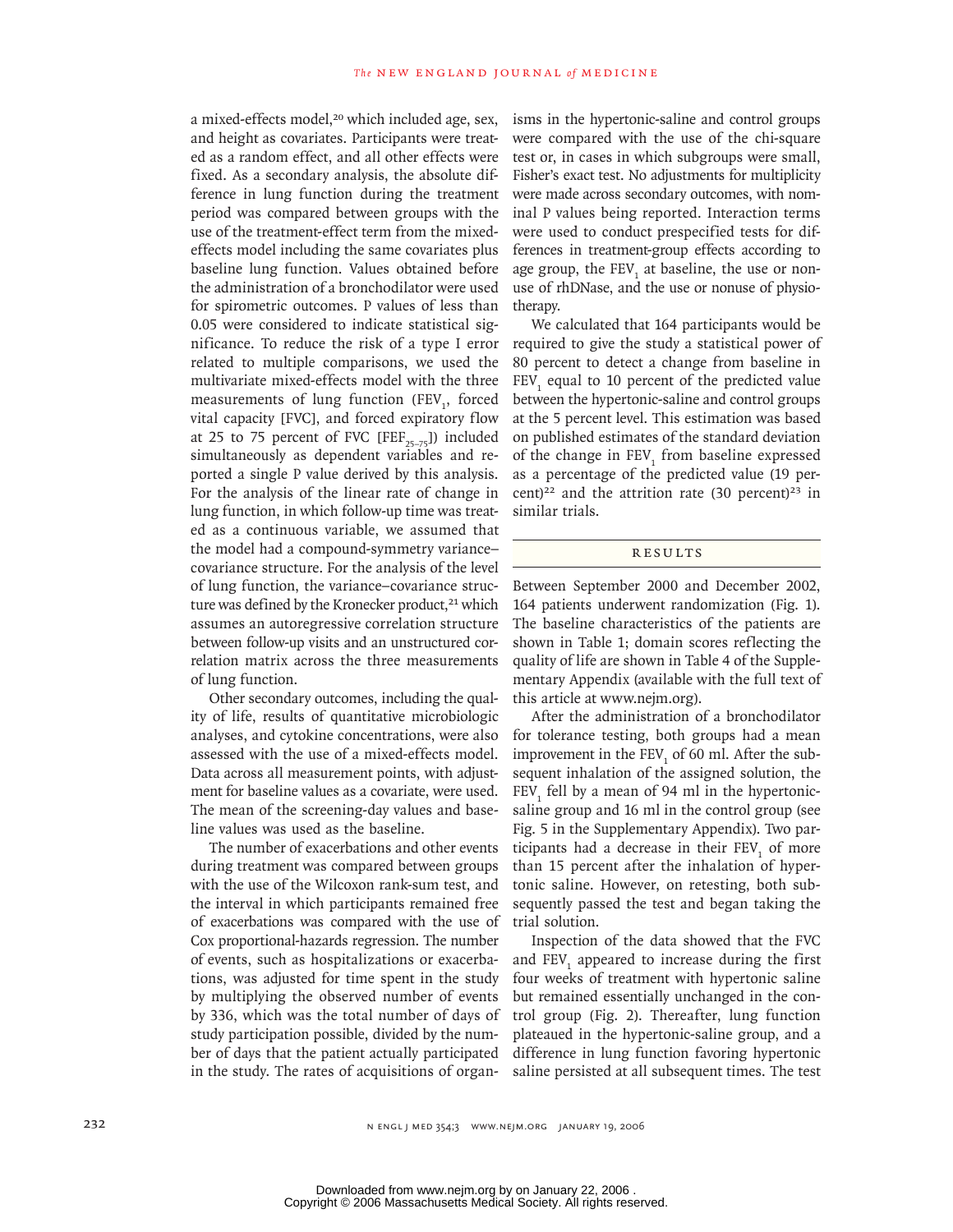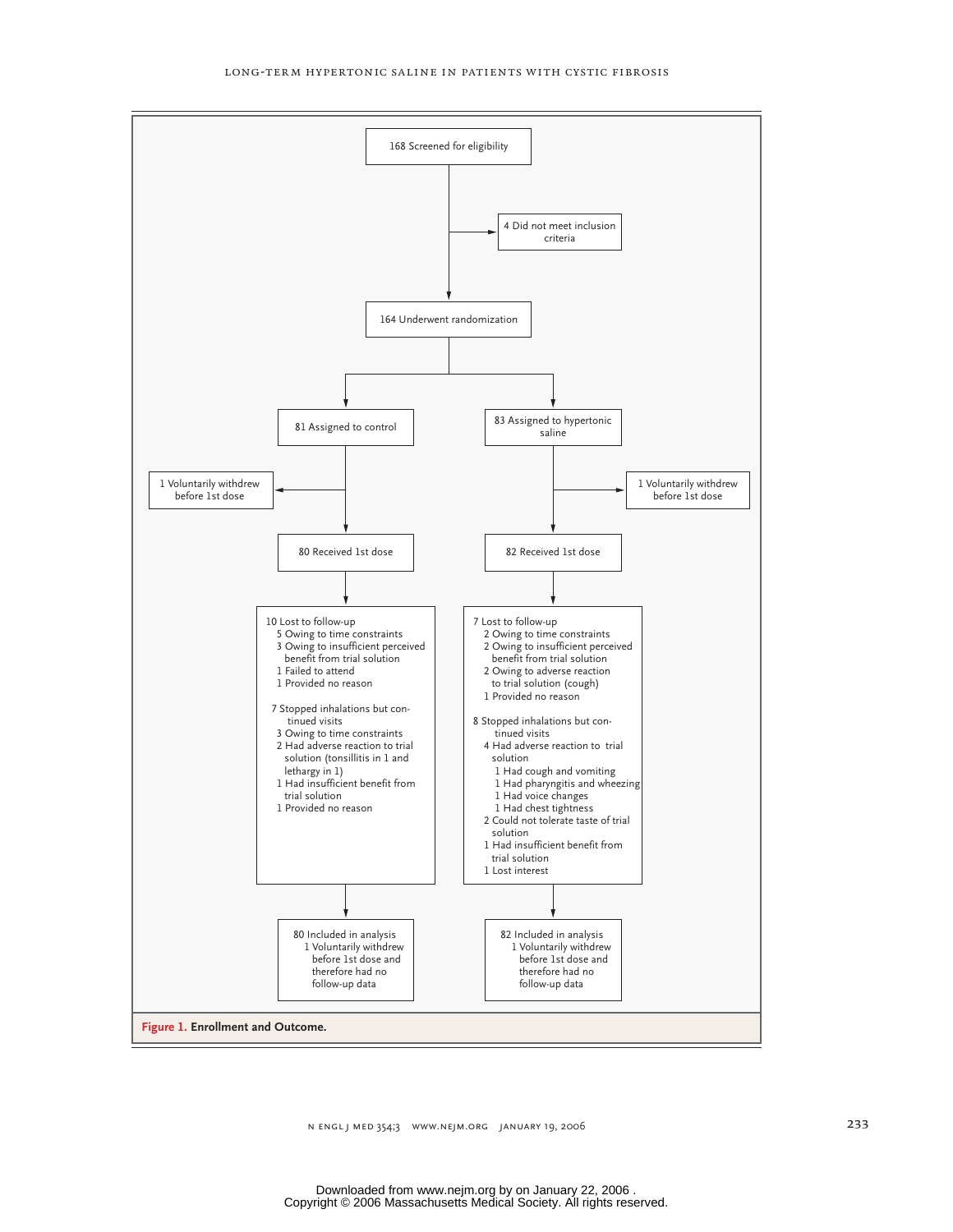| Table 1. Baseline Characteristics of the 164 Participants.* |                    |                                |
|-------------------------------------------------------------|--------------------|--------------------------------|
| Characteristic                                              | Control $(N = 81)$ | Hypertonic Saline ( $N = 83$ ) |
| Age (yr)                                                    | $18.7 + 9.2$       | $18.4 + 9.3$                   |
| Female sex (%)                                              | 42                 | 46                             |
| Body-mass index                                             | $20.1 + 3.6$       | $19.9 + 3.9$                   |
| FEV, (% of the predicted value)                             |                    |                                |
| Mean                                                        | $76 + 21$          | $73 + 21$                      |
| Range                                                       | $40 - 127$         | $40 - 132$                     |
| FVC (% of the predicted value)                              |                    |                                |
| Mean                                                        | $88 + 18$          | $85 + 18$                      |
| Range                                                       | $44 - 137$         | $45 - 127$                     |
| FEF <sub>25-75</sub> (% of the predicted value)             |                    |                                |
| Mean                                                        | $61 + 35$          | $56 + 34$                      |
| Range                                                       | $10 - 151$         | $11 - 155$                     |
| Regular use of bronchodilator (%)                           | 54                 | 47                             |
| Regular use of rhDNase (%)                                  | 36                 | 39                             |
| Regular use of antibiotic (%)                               | 40                 | 42                             |
| Regular use of inhaled tobramycin (%)                       | 14                 | $12 \overline{ }$              |
| Regular use of inhaled colistin (%)                         | 3                  | 6                              |
| Regular use of oral antibiotic (%)                          | 31                 | 34                             |
| Regular use of azithromycin (%)                             | 2                  | $\mathbf{0}$                   |
| Regular use of physiotherapy (%)                            | 70                 | 71                             |
| Previous inhalation of a dose of hypertonic saline (%)      | 32                 | 34                             |
| Sputum producers                                            |                    |                                |
| No. of patients                                             | 58                 | 62                             |
| Pseudomonas aeruginosa in sputum (%)                        | 78                 | 79                             |
| Density (log CFU/g)                                         | $6.5 \pm 3.0$      | $6.6 \pm 2.8$                  |
| Staphylococcus aureus in sputum (%)                         | 47                 | 44                             |
| Density (log CFU/g)                                         | $2.1 \pm 2.8$      | $1.8 + 2.5$                    |

\* Plus–minus values are means ±SD. The body-mass index is the weight in kilograms divided by the square of the height in meters. Baseline refers to the mean of the screening-day values and baseline values. FEV $_{\rm l}$  denotes forced expiratory volume in one second; FVC forced vital capacity; FEF<sub>25-75</sub> forced expiratory flow at 25 to 75 percent of the forced vital capacity; rhDNase recombinant human deoxyribonuclease; and CFU/g colony-forming units per gram of sputum, expressed as log values on a base 10 scale.

of the linear slope of lung function, incorporating  $FEV_1$ , FVC, and  $FEF_{25-75}$  into a single model, through all times from 0 weeks (baseline) to 48 weeks revealed no significant difference between the two groups  $(P=0.79)$  (Table 2). However, the absolute level of lung function, averaged over the period from 4 weeks to 48 weeks after randomization, was higher in the hypertonic-saline group than the control group  $(P=0.03)$  (Table 2). Expressing the absolute differences in lung function during this period as a percentage of individual baseline values, the FEV<sub>1</sub> was 3.2 percentage  $\;$  the absolute level of the FVC and FEV<sub>1</sub> during the

points (95 percent confidence interval, 0.1 to 6.2 percentage points) higher in the hypertonic-saline group than the control group and the FVC was 2.8 percentage points (95 percent confidence interval, 0.4 to 5.2 percentage points) higher in the hypertonic-saline group.

The effect of treatment on the linear rate of change in lung function did not differ significantly according to the baseline  $FEV_1$ , the use or nonuse of rhDNase, age group, or the use or nonuse of physiotherapy. The effect of treatment on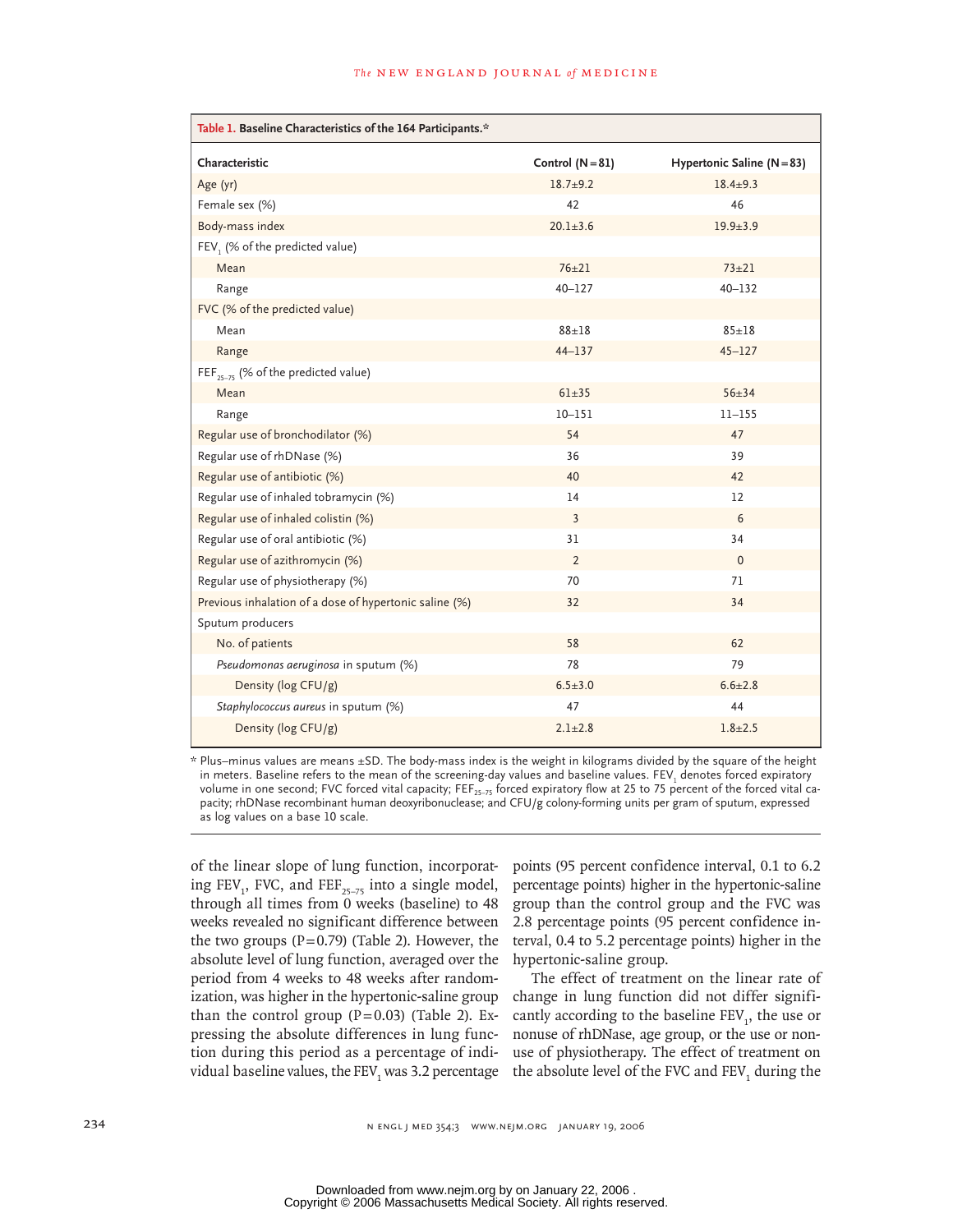post-randomization period did not differ significantly according to the baseline  $FEV_1$ , the use or nonuse of rhDNase, or the use or nonuse of physiotherapy. The effect of treatment on the absolute level of FVC, but not of  $\text{FEV}_1$ , did differ significantly between adults and children  $(P=0.01)$ . For participants who were at least 18 years of age, the absolute level of FVC during the treatment period was 175 ml higher (95 percent confidence interval, 56 to 294;  $P = 0.004$ ) in the hypertonic-saline group than in the control group, whereas among participants who were younger than 18 years of age, the FVC did not differ significantly between groups (1 ml higher in the control group; 95 percent confidence interval,  $-72$  to 70; P=0.98).

There were fewer exacerbations requiring intravenous antibiotic therapy in the hypertonicsaline group than in the control group. The mean number of exacerbations per participant in the control group was 0.89, as compared with 0.39 in the hypertonic-saline group (difference, 0.5; 95 percent confidence interval,  $0.14$  to  $0.86$ ;  $P = 0.02$ ). The mean number of days on which participants met this exacerbation definition was 17 days in the control group and 6 days in the hypertonicsaline group (difference, 11 days; 95 percent confidence interval, 3 to 19;  $P = 0.02$ ). The interval during which participants remained free of exacerbations was significantly longer in the hypertonic-saline group than in the control group  $(P=0.03)$ , with a 48-week exacerbation-free survival rate of 76 percent in the hypertonic-saline group and 62 percent in the control group (Fig. 3A).

When exacerbations were defined according to signs and symptoms alone, regardless of treatment, results again favored the hypertonic-saline group. The mean number of exacerbations defined in this way was 2.74 per participant in the control group and 1.32 in the hypertonic-saline group (difference, 1.42; 95 percent confidence interval, 0.86 to 1.99; P<0.001). The mean number of days during which participants met criteria for a symptom-defined exacerbation was 69 days in the control group and 22 days in the hypertonic-saline group (difference, 47 days; 95 percent confidence interval, 30 to 63; P<0.001). The time participants remained free of exacerbations was significantly longer in the hypertonic-saline group (P<0.001), with a 48-week exacerbationfree survival rate of 41 percent in the hypertonicsaline group and 16 percent in the control group



(Panel A) and the Forced Expiratory Volume in One Second (FEV<sub>1</sub>) (Panel B). Values are adjusted for baseline FEV $_{\rm_1}$  and for age, height, and sex as covariates. Means and 95 percent confidence intervals are shown.

(Fig. 3B). The effects of hypertonic saline on exacerbations did not differ significantly between participants who used rhDNase and those who did not use rhDNase.

As an index of total antibiotic use for symptom-defined exacerbations, the number of "antibiotic-days for exacerbations" was calculated by summing the number of days spent taking each antibiotic prescribed for an exacerbation, regardless of any overlap of different antibiotics. The median number of antibiotic-days for exacerbations was 50 (interquartile range, 6 to 144) in the control group, whereas it was significantly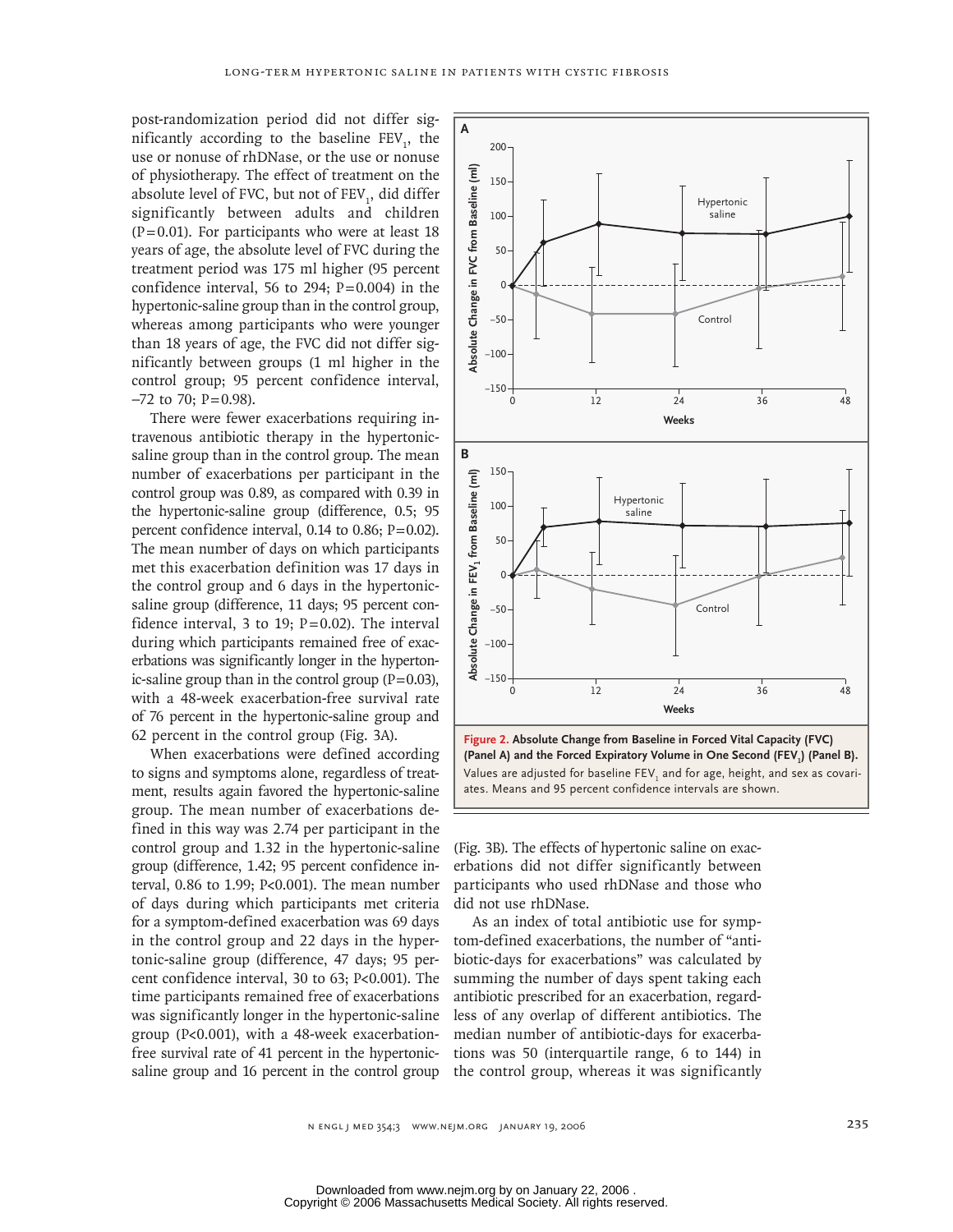| Table 2. Effect of Hypertonic Saline on Lung Function.* |                                                                      |                                                                        |  |
|---------------------------------------------------------|----------------------------------------------------------------------|------------------------------------------------------------------------|--|
| Variable                                                | Difference in Linear Rate of Change<br>of Lung Function from 0-48 Wk | Absolute Difference in Lung Function<br>Across Wk 4 to 48 <sup>+</sup> |  |
|                                                         | ml/wk (95% CI)                                                       | ml (95% CI)                                                            |  |
| FEV,                                                    | $0.3$ (-1.3 to 1.8)                                                  | 68 (3 to 132)                                                          |  |
| <b>FVC</b>                                              | $0.5$ (-1.3 to 2.3)                                                  | 82 (12 to 153)                                                         |  |
| $FEF_{25-75}$                                           | $-1.5$ ( $-4.2$ to 1.2)                                              | $39$ (-67 to 146)                                                      |  |

\* The differences shown are those between the hypertonic-saline and control groups. Positive values represent a benefit from hypertonic saline. Values were adjusted for age, height, and sex. CI denotes confidence interval, FEV, forced expiratory volume in one second, FVC forced vital capacity, and FEF $_{25-75}$  forced expiratory flow at 25 to 75 percent of the forced vital capacity.

† Four weeks is the first post-baseline measurement. The analysis was adjusted for baseline values.

lower, at 11 (interquartile range, 0 to 49) in the hypertonic-saline group (P<0.001). The two groups did not differ significantly in the number of antibiotic-days for any reason (median number in the control group, 167; interquartile range, 56 to 388; and median number in the hypertonic-saline group, 144; interquartile range, 36 to 351;  $P=0.29$ ) or in the number of intravenous-antibiotic-days for any reason (0 in the control group; interquartile range, 0 to 34; and 0 in the hypertonic-saline group; interquartile range, 0 to 25;  $P = 0.46$ ).

Participants in the hypertonic-saline group had significantly fewer days on which they were absent from school or work or unable to participate in other, usual activities: 7 days (interquartile range, 0 to 21), as compared with 24 (interquartile range, 12 to 48) in the control group (P<0.001). There was no significant difference in weight or body-mass index between the groups. The number of hospitalizations and unscheduled visits to the hospital also did not differ significantly between the groups.

The mental health domain of the SF-36 was a mean of 5.2 points higher in the hypertonicsaline group than the control group  $(P=0.02)$ . For participants who were at least 14 years old, there were significant differences between groups in favor of hypertonic saline in the role domain (7.3 points,  $P = 0.04$ ), the emotional domain (4.8 points,  $P = 0.03$ ), and the health domain (5.3 points,  $P = 0.01$ ) of the Cystic Fibrosis Questionnaire for Adults. For participants who were younger than 14 years of age, the digestion domain of the Cystic Fibrosis Questionnaire for Parents was a mean of 6.4 points higher (better) in the control group than in the hypertonic-saline group  $(P=0.02)$ .

The difference between groups in all other domains was not significant.

Overall, hypertonic saline did not significantly alter the concentration of *Pseudomonas aeruginosa* in sputum (Fig. 4A). Among participants who were younger than 18 years of age, the concentration of *P. aeruginosa* in sputum was lower in the control group than in the hypertonic-saline group  $(P=0.04)$ , reflecting a single, unsustained drop in values in the control group at four weeks (Fig. 4B). Hypertonic saline did not significantly alter the concentration of *Staphylococcus aureus* in sputum (Fig. 4C). The prevalence of *P. aeruginosa* and *S. aureus* did not differ significantly between groups.

The incidence of acquisition of *P. aeruginosa*, *S. aureus, B. cepacia, Stenotrophomonas maltophilia, Candida albicans,* aspergillus species, and *Haemophilus influenzae* did not differ significantly between groups. There were five new acquisitions of coliform bacteria in the control group and none in the hypertonic-saline group  $(P=0.03)$ .

There was no significant difference between groups in the concentration of interleukin-6  $(P=0.94)$ , interleukin-8  $(P=0.36)$ , interleukin-10 (P = 0.81), or TNF- $\alpha$  (P = 0.38) across the post-randomization measurements, after adjustment for baseline values.

Adverse events included respiratory exacerbations, chest pain, gastrointestinal symptoms, headache, joint pains, pharyngitis, and tonsillitis. There were significantly fewer adverse events in the hypertonic-saline group than the control group (mean, 2.89 vs. 5.17 per 336 days; P<0.001). Adverse drug reactions (i.e., adverse events that in the opinion of the examining investigator were directly and temporally related to the inha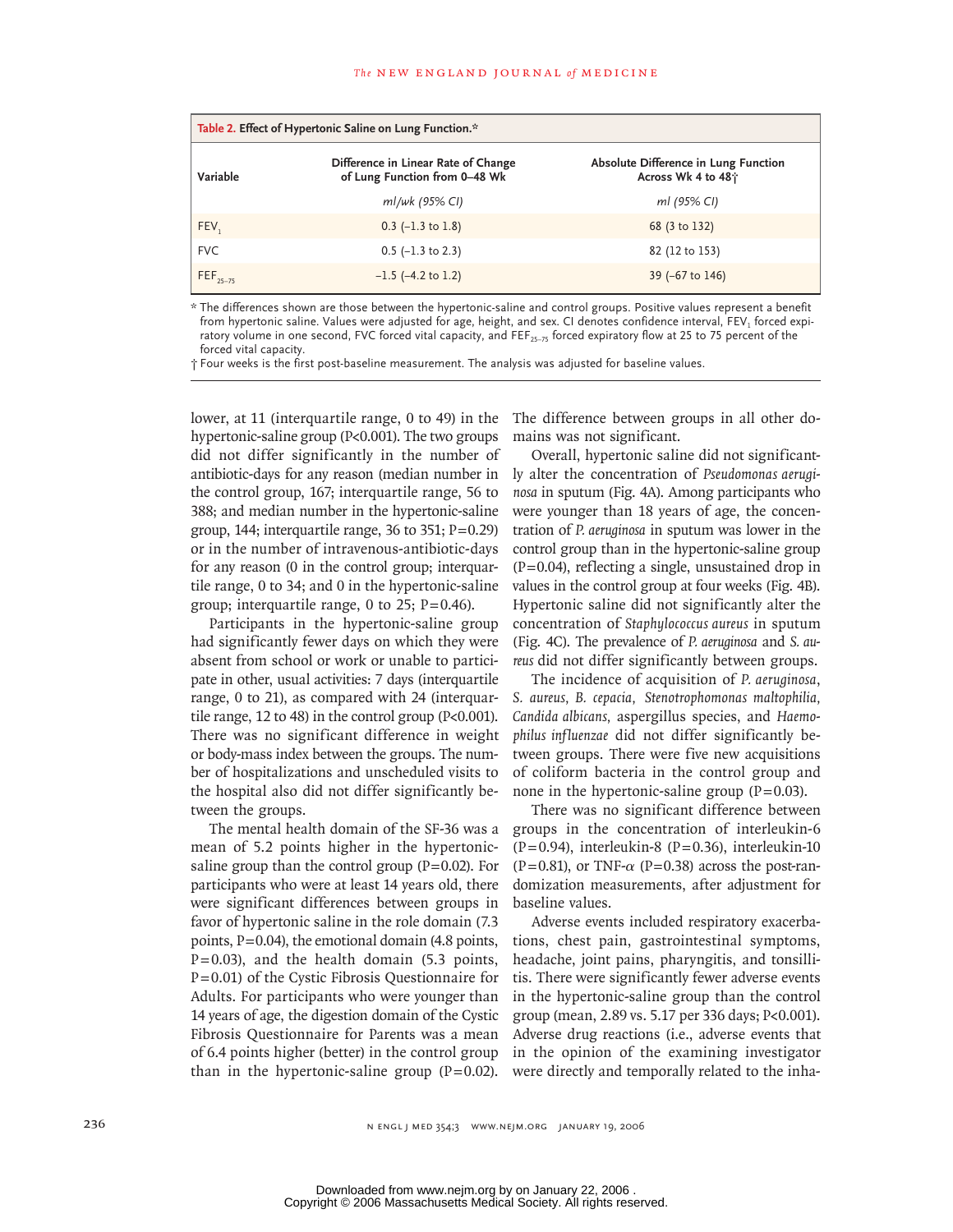lation of the trial solution) were significantly more common in the hypertonic-saline group  $(P=0.001)$  (Table 3). Six of these resolved when the participants elected to stop taking the trial solution permanently. The remainder resolved after a mean of 15 days, with no interruption of the treatment regimen, temporary cessation of treatment, or reduction of the dosing frequency.

Compliance with treatment, as judged by the number of returned ampules, was 63 percent in the control group and 64 percent in the hypertonic-saline group. Quarterly data are presented in Table 5 of the Supplementary Appendix. Only 38 percent of participants (49 percent of the hypertonic-saline group and 27 percent of the control group) were able to guess their treatment assignment correctly. Most attributed their choice to the perceived therapeutic effect.

# discussion

In this long-term trial, we compared the safety and efficacy of hypertonic saline with those of isotonic saline in patients with cystic fibrosis. Treatment with hypertonic saline for approximately one year had no significant effect on the rate of change in lung function, but it was associated with a moderate yet sustained improvement in the level of lung function. More dramatic, however, were the reductions in the number of exacerbations, antibiotic use for exacerbations, and absenteeism from school or work or the inability to engage in other, usual activities that were associated with the use of hypertonic saline.

This apparent divergence between small improvements in lung function and large reductions in the frequency of exacerbations has been observed in other studies of patients with cystic fibrosis.17,24 A possible mechanism for this dichotomy is presented in an article by Donaldson and colleagues in this issue of the *Journal*. <sup>25</sup> A decrease in exacerbations is an important outcome for patients with cystic fibrosis with respect to the quality of life, days absent from normal activities, and cost. Furthermore, exacerbations associated with infections typically worsen the progression of lung disease in these patients. Accordingly, the frequency of exacerbations is a strong predictor of morbidity and mortality.<sup>26</sup> Thus, a treatment that reduces exacerbations is of major clinical relevance. Because hypertonic saline achieves this outcome at a low cost rela-



**Figure 3. Percentage of Participants in Each Group Remaining Free of Exacerbations during the Trial.**

The dotted lines represent the median values, which were greater than 48 weeks for both groups in Panel A and 9.2 weeks for the control group and 36 weeks for the hypertonic-saline group in Panel B. In Panel A, exacerbations are defined according to the criteria of Fuchs et al.,<sup>16</sup> which involve the clinical need for the intravenous administration of antibiotics, as indicated by the presence of 4 of 12 possible signs or symptoms: a change in sputum volume or color; new or increased hemoptysis; increased cough; increased dyspnea; malaise, fatigue, or lethargy; a temperature above 38°C; anorexia or weight loss; sinus pain or tenderness; a change in sinus discharge; a change in findings on physical examination of the chest; a decrease in pulmonary function by 10 percent or more from a previously recorded value; or radiographic changes indicative of pulmonary infection. In Panel B, exacerbations are defined according to the presence of any 4 of the 12 signs and symptoms, regardless of whether any treatment was given.

tive to that of other proven therapies for cystic fibrosis, $27$  it is an attractive addition to the therapeutic armamentarium. Furthermore, treatment with hypertonic saline reduced indirect costs to patients and the community by reducing absenteeism.

The beneficial effects of hypertonic saline could be due to increased clearance of mucus as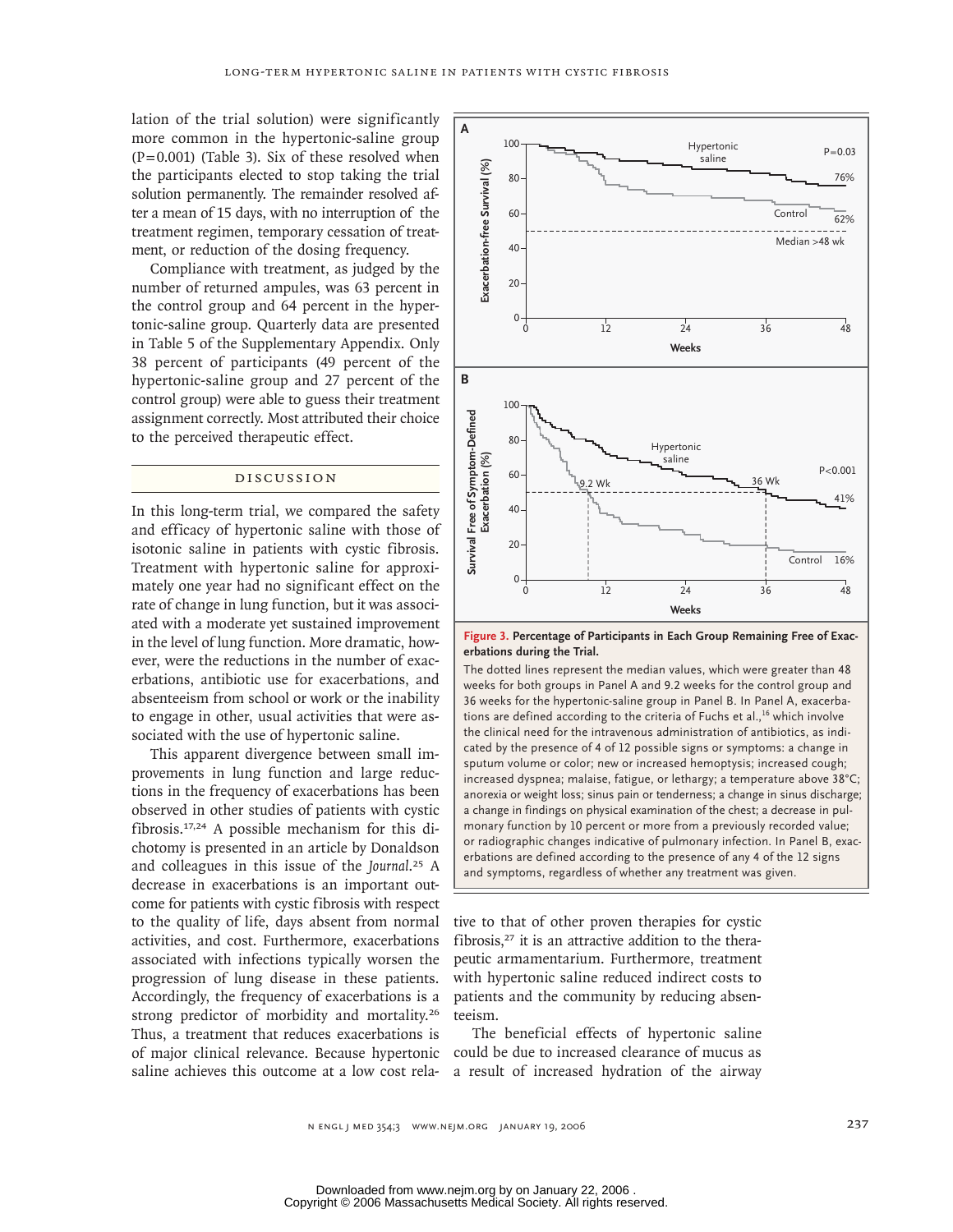

surface<sup>6</sup> or to ionic or electrostatic effects on secretions<sup>4,5</sup> and the induction of cough.<sup>7,8</sup> Donaldson et al.<sup>25</sup> report evidence in support of the first mechanism. Specifically, they showed that

**Figure 4. Absolute Changes in the Density of** *P. aeruginosa* **in Sputum in All Patients (Panel A) and in Those Younger Than 18 Years of Age (Panel B) and in the Density of** *S. aureus* **in Sputum in All Patients (Panel C).** Means and 95 percent confidence intervals are shown. P values are for the difference between groups after randomization. CFU denotes colony-forming units (per gram of sputum) and are expressed as log values on a base 10 scale.

hypertonic saline promoted sustained increases in mucociliary clearance in patients with cystic fibrosis and provided in vitro data describing a possible mechanism — namely, slow diffusion of hypertonic saline from airway surfaces from such patients.

Given the hypothesis that hypertonic saline could inactivate endogenous antimicrobial compounds in patients with cystic fibrosis,28,29 our finding that there was no convincing evidence of enhanced bacterial growth with hypertonic saline was reassuring. The significant difference between groups in the concentration of *P. aeruginosa* in sputum in the subgroup of patients who were younger than 18 years of age was due primarily to a single data point representing an unexplained and unsustained drop in the concentration in the control group at four weeks. This drop did not appear to indicate a clinically important detrimental effect of hypertonic saline. The absence of an increase in the rate of acquisition of common organisms in the hypertonicsaline group also provides reassurance. Furthermore, the analysis of sputum cytokines, including interleukin-8, which is considered to be a key marker of inflammation in patients with cystic fibrosis,30,31 revealed no evidence that hypertonic saline induced airway inflammation.

Adverse events, which often reflect the effects of the disease in patients with cystic fibrosis, were less common in the hypertonic-saline group, a finding consistent with the efficacy described above. Immediate adverse reactions to the administration of hypertonic saline resolved rapidly in the few patients who had them. Cough can be expected with the introduction of this therapy, but in our experience, it typically decreases over time. We should also stress the fact that to prevent or minimize airway narrowing, a bronchodilator must be given before the administration of hypertonic saline.

In conclusion, our results provide proof of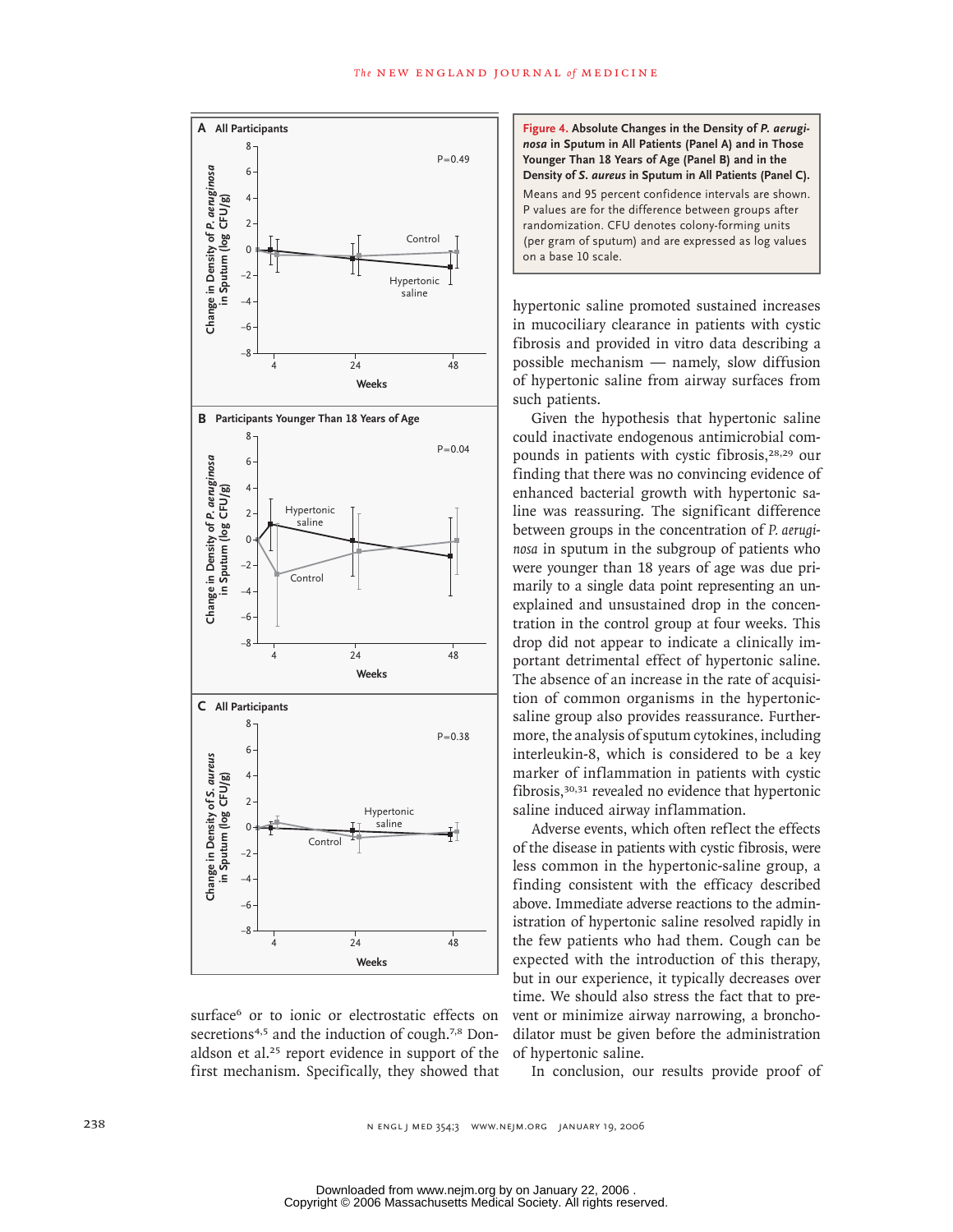| Table 3. Adverse Reactions Considered to Be Related<br>to Treatment. |              |                          |  |
|----------------------------------------------------------------------|--------------|--------------------------|--|
| Reaction                                                             | Control      | <b>Hypertonic Saline</b> |  |
| Cough                                                                | $\Omega$     | 4                        |  |
| Chest tightness                                                      | 0            | 3                        |  |
| Pharyngitis                                                          | $\Omega$     | 3                        |  |
| Hemoptysis                                                           | 0            | ı                        |  |
| <b>Sinusitis</b>                                                     | $\mathbf{0}$ | 1                        |  |
| Sneezing                                                             | 0            | 1                        |  |
| <b>Tonsillitis</b>                                                   | 1            | $\mathbf{0}$             |  |
| Vomiting                                                             | U            | ı                        |  |
| Total                                                                | $\mathbf{1}$ | $14*$                    |  |

principle that adding salt (and water) to the airway surfaces of patients with cystic fibrosis is beneficial. Long-term treatment with hypertonic saline improved lung function, reduced the frequency of exacerbations, and reduced absenteeism in both children and adults. Hypertonic saline was associated with few treatment-related adverse events and improved important domains related to the quality of life, and its benefits were independent of treatment with rhDNase. Hypertonic saline preceded by a bronchodilator is an inexpensive, safe, additional therapy in patients with cystic fibrosis.

Supported by the U.S. Cystic Fibrosis Foundation, the National Health & Medical Research Council of Australia, and the Australian Cystic Fibrosis Research Trust.

No potential conflict of interest relevant to this article was reported.

We are indebted to the patients and parents who volunteered to participate in the study; to Pfizer Australia for manufacturing the saline solutions; to Pari Germany and Technipro Australia for supplying the compressors and nebulizers; to Allen & Hanburys, a Division of Glaxo Wellcome Australia, for supplying albuterol metered-dose inhalers and spacers; to Prof. Richard Boucher and Dr. Scott Donaldson for their careful review of this article; to Dr. Lisa LaVange for her advice regarding the statistical analysis; and to Profs. Malcolm King and Warrick Britton for their helpful advice.

#### **appendix**

In addition to the authors, the following investigators participated in the National Hypertonic Saline in Cystic Fibrosis Study (all in Australia): D. Agaliotis, *Royal Prince Alfred Hospital*; S. Sheridan, M. Roberts, P. Robinson, *Royal Children's Hospital Melbourne*; K. McKay, L. Smith, K. Covil, A. Ratcliffe, P. Cooper, *Children's Hospital at Westmead*; K. Terrell, M. Hurwitz, *Canberra Hospital*; R. O'Donnell, K. Herewane, H. Greville, *Royal Adelaide Hospital*; V. McDonald, P. Gibson, P. Wark, *John Hunter Hospital*; B. Button, L. Francis, J. Wilson, T. Kotsimbos, *Alfred Hospital*; M. McElrea, S. Bell, *Prince Charles Hospital*; K. Rogers, J. Hilton, B. Whitehead, *John Hunter Children's Hospital*; K. Spanner, G. Smith, *Adelaide Women's and Children's Hospital*; P. Mitchell, C. Wainwright, P. Francis, *Royal Children's Hospital Brisbane*; D. Kepert, L. Blackwell, D. Armstrong, P. Solin, *Monash Medical Centre*; E. Balding, K. Winfield, S. Brennan, P. Sly, *Princess Margaret Hospital for Children*; C. Dias, G. Ryan, *Sir Charles Gairdner Hospital*; J. Studdert, S. Dixon, J. Morton, *Sydney Children's Hospital*; M. Zimmerman, I. Feather, *Gold Coast Hospital*; M. Pegler, M. Anthony, H. Service, K. Thamotharampillai, V. Nguyen, J. Gilchrist, C. Lee, M. Singh, G. Punch, D. Hill, M. Whitnall, W. Chin, *University of Sydney*; J. Zhou, *Centenary Institute Sydney*; J.P. Seale (chair), I. Marschner, P. Taylor, S.K. Lo, *Data and Safety Monitoring Board*.

#### **references**

1. Sheppard DN, Welsh MJ. Structure and function of the CFTR chloride channel. Physiol Rev 1999;79:Suppl 1:S23-S45. 2. Boucher RC. New concepts of the pathogenesis of cystic fibrosis lung disease. Eur Respir J 2004;23:146-58.

Matsui H, Grubb BR, Tarran R, et al. **3.** Evidence for periciliary liquid layer depletion, not abnormal ion composition, in the pathogenesis of cystic fibrosis airways disease. Cell 1998;95:1005-15.

4. King M, Dasgupta B, Tomkiewicz RP, Brown NE. Rheology of cystic fibrosis sputum after in vitro treatment with hypertonic saline alone and in combination with recombinant human deoxyribonuclease I. Am J Respir Crit Care Med 1997;156: 173-7.

Wills PJ, Hall RL, Chan W, Cole PJ. **5.** Sodium chloride increases the ciliary transportability of cystic fibrosis and bronchiectasis sputum on the mucus-depleted bovine trachea. J Clin Invest 1997;99:9-13. Tarran R, Grubb BR, Parsons D, et al. **6.** The CF salt controversy: in vivo observations and therapeutic approaches. Mol Cell 2001;8:149-58.

7. Robinson M, Regnis JA, Bailey DL, King M, Bautovich GJ, Bye PT. Effect of hypertonic saline, amiloride, and cough on mucociliary clearance in patients with cystic fibrosis. Am J Respir Crit Care Med 1996;153:1503-9.

8. Robinson M, Hemming AL, Regnis JA, et al. Effect of increasing doses of hypertonic saline on mucociliary clearance in patients with cystic fibrosis. Thorax 1997; 52:900-3.

Eng PA, Morton J, Douglass JA, Ried-**9.** ler J, Wilson J, Robertson CF. Short-term efficacy of ultrasonically nebulized hypertonic saline in cystic fibrosis. Pediatr Pulmonol 1996;21:77-83.

10. Ballmann M, von der Hardt H. Hypertonic saline and recombinant human DNase: a randomised cross-over pilot study in patients with cystic fibrosis. J Cyst Fibros 2002;1:35-7.

11. Morris JF. Spirometry in the evaluation of pulmonary function. West J Med 1976;125:110-8.

12. Polgar G, Promadhat V. Pulmonary function testing in children: techniques and standards. Philadelphia: W.B. Saunders, 1971:254.

13. Pocock SJ. Clinical trials: a practical approach. New York: John Wiley, 1996.

14. Consensus Conference: microbiology and infectious disease in cystic fibrosis. In: Clinical practice guidelines: concepts in care. Bethesda, Md.: Cystic Fibrosis Foundation, 1994:5.

15. Wong K, Roberts MC, Owens L, Fife M, Smith AL. Selective media for the quantitation of bacteria in cystic fibrosis sputum. J Med Microbiol 1984;17:113-9.

16. Fuchs HJ, Borowitz DS, Christiansen DH, et al. Effect of aerosolized recombinant human DNase on exacerbations of respiratory symptoms and on pulmonary function in patients with cystic fibrosis. N Engl J Med 1994;331:637-42.